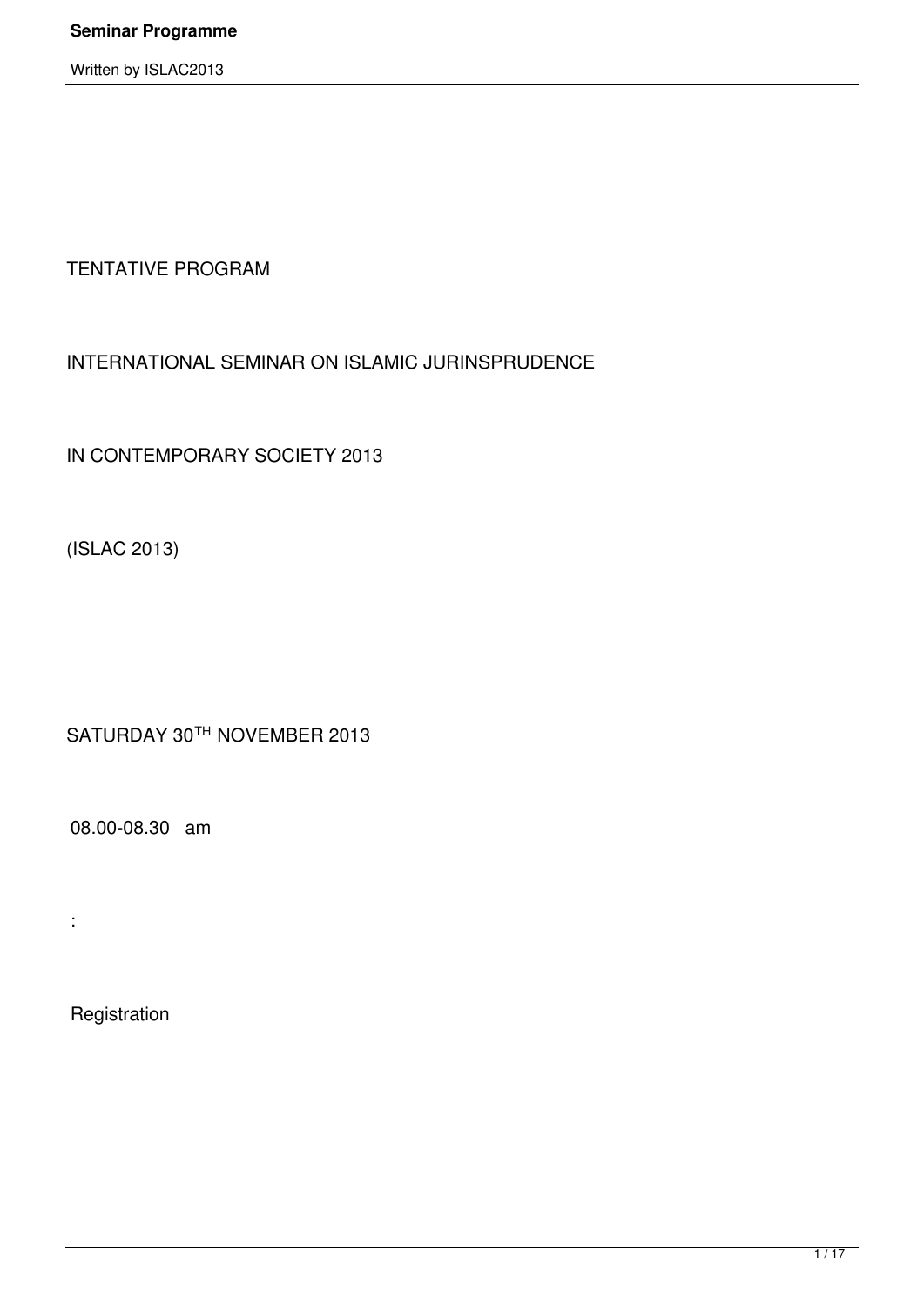08.30 am

:

Welcome Speech

08.45-10.00 am

:

KEYNOTE LECTURE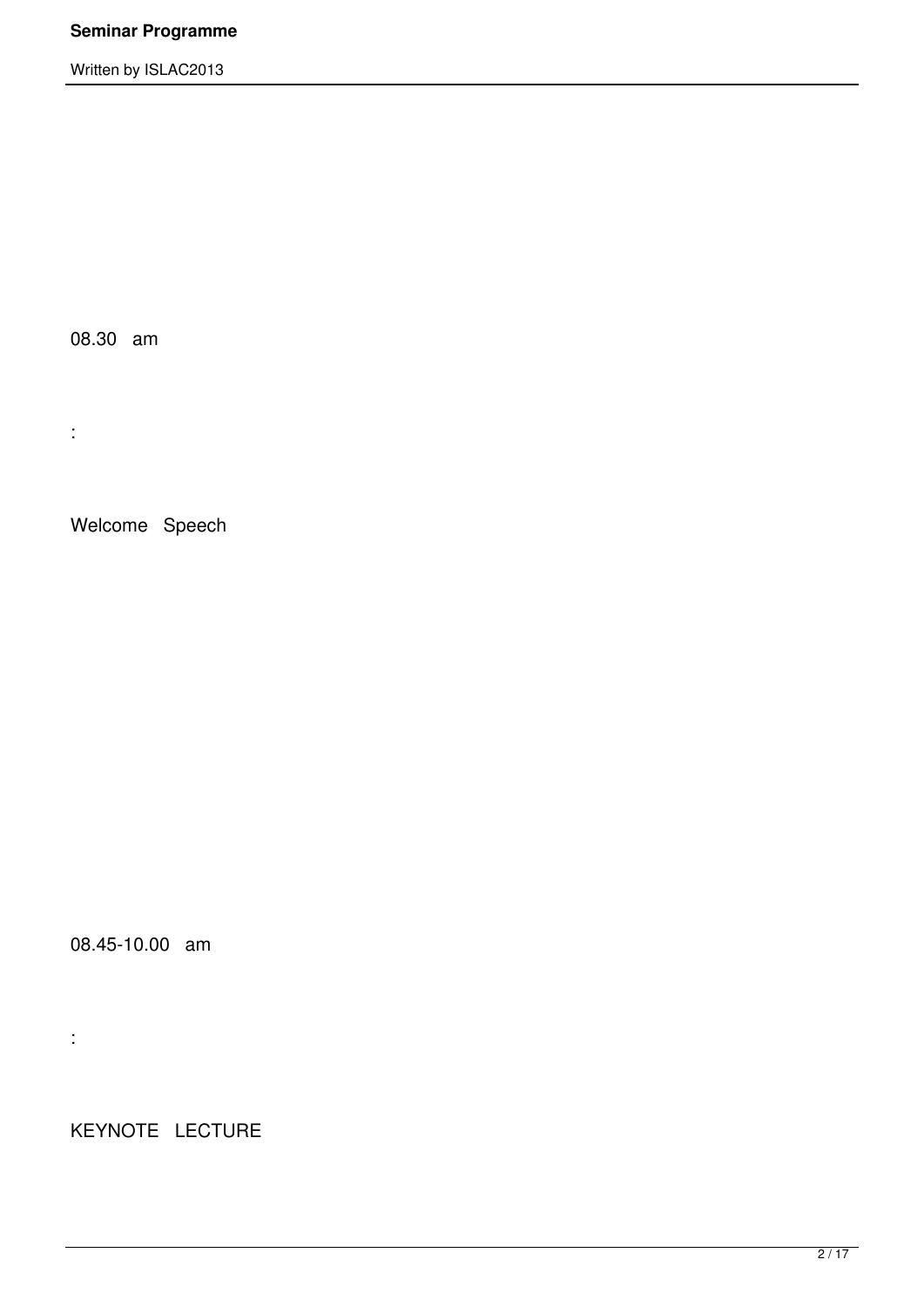Y. Bhg. Datuk Syed Omar bin Syed Mohammad al-Saggaf

Ambassador of Malaysia to Saudi Arabia

Professor Adjunct FKI UniSZA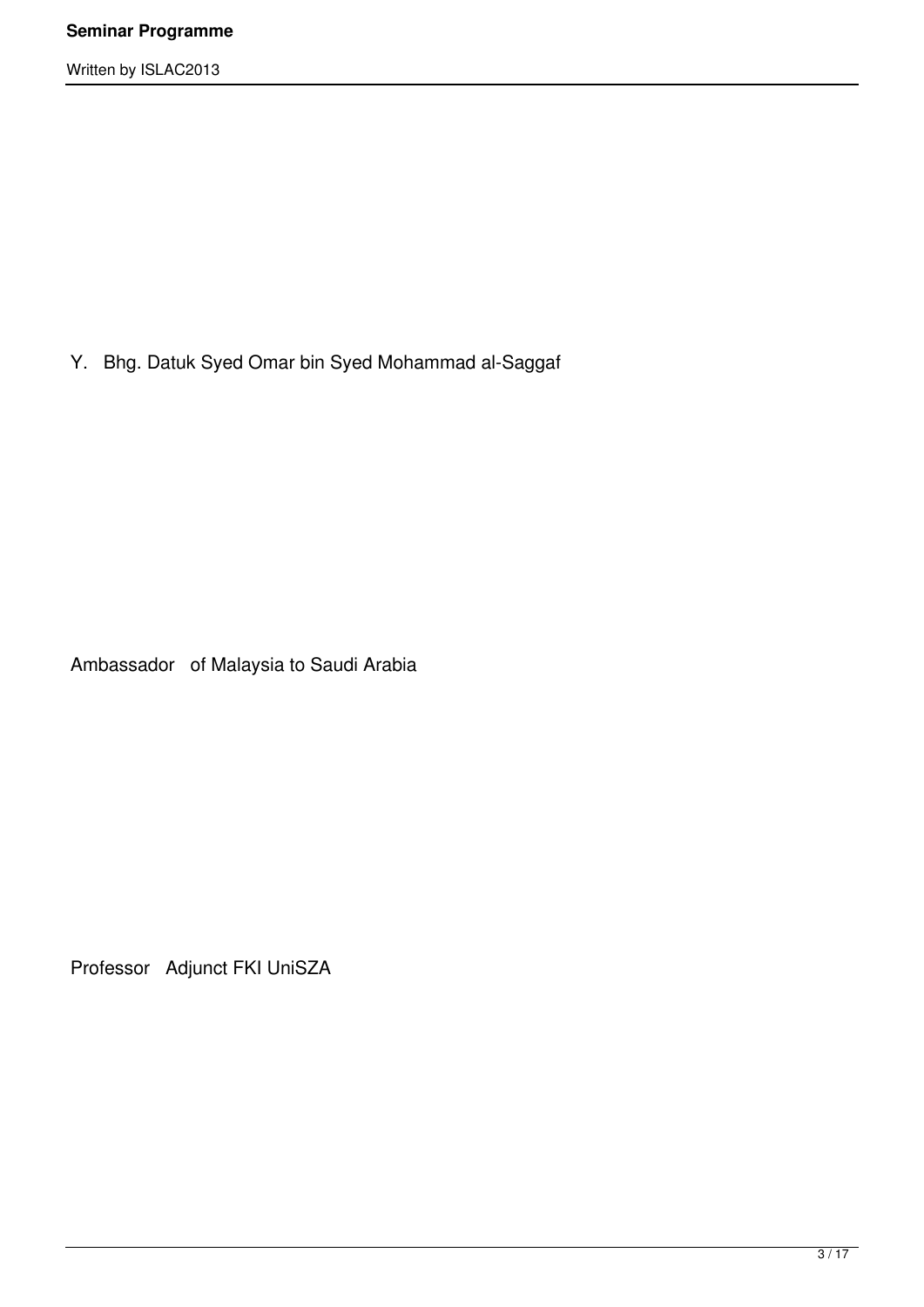"Islamic World View on Harmonization"

10.00 -10.30 am

:

Coffee Break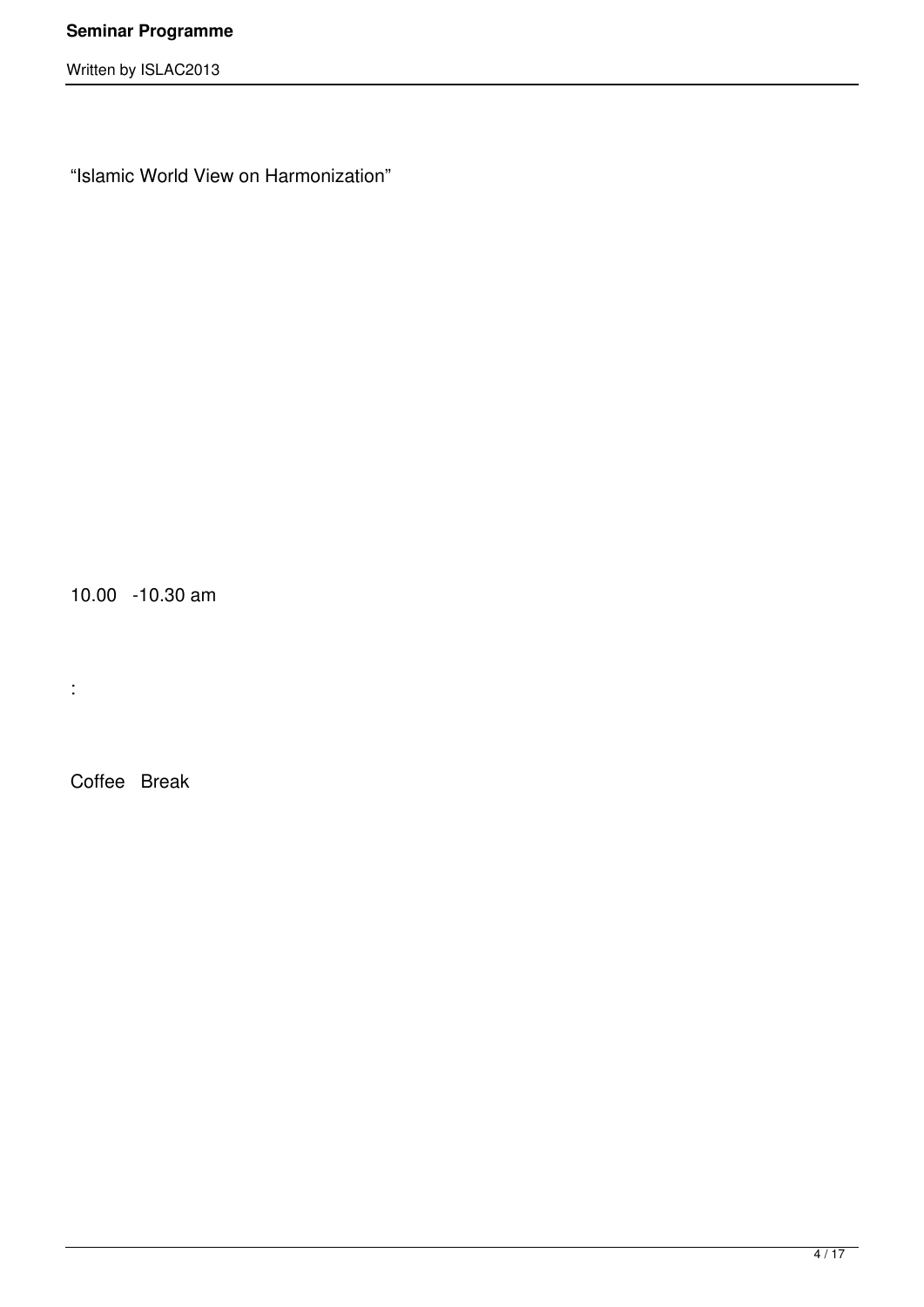Written by ISLAC2013

10.30-11.30 am

LECTURE I

:

Prof. Dr. Ibrahim Mohamed Zain

Universiti Islam Antarabangsa Malaysia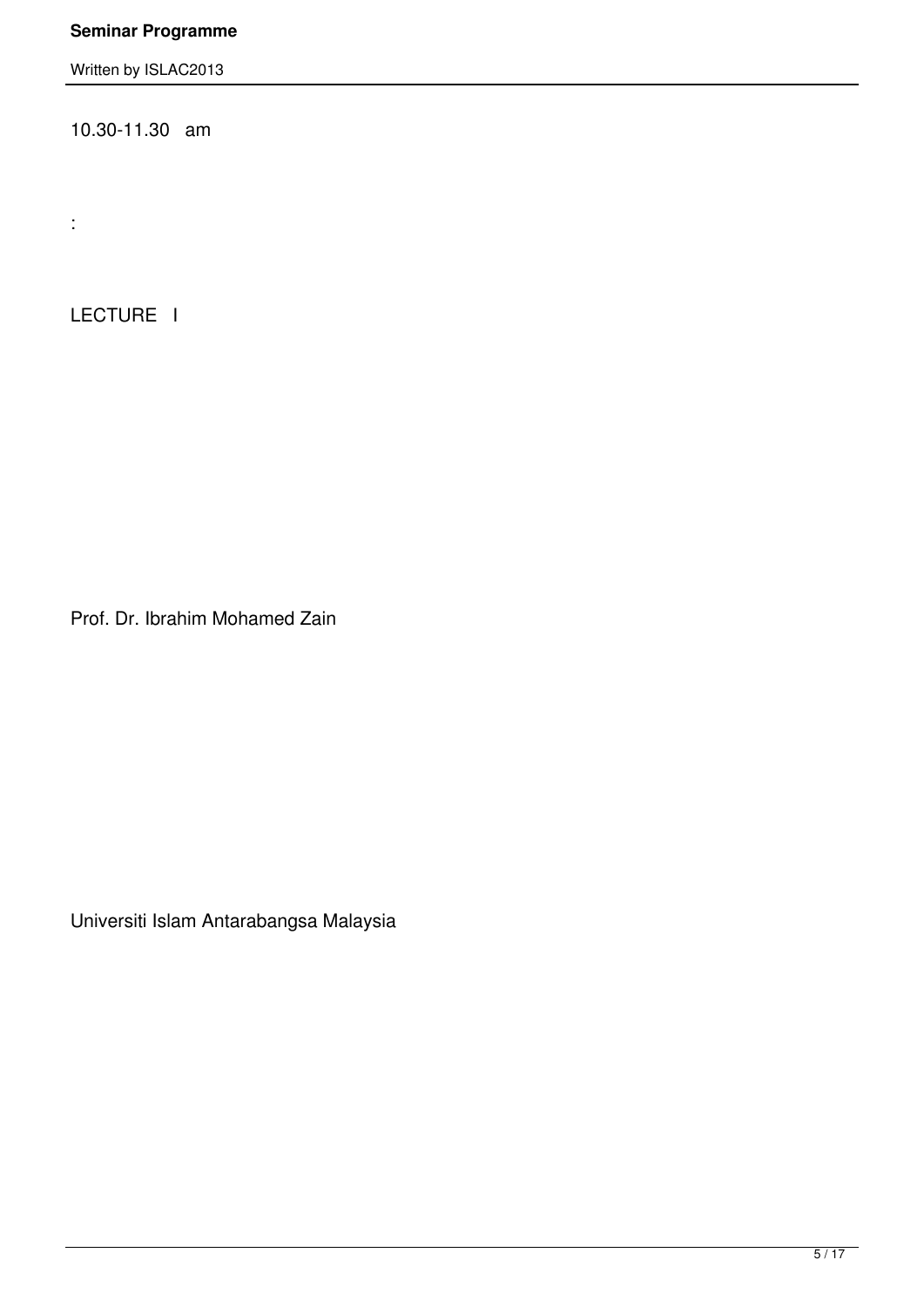11.30-12.45 pm

:

PARALLEL SESSION I

01.15 pm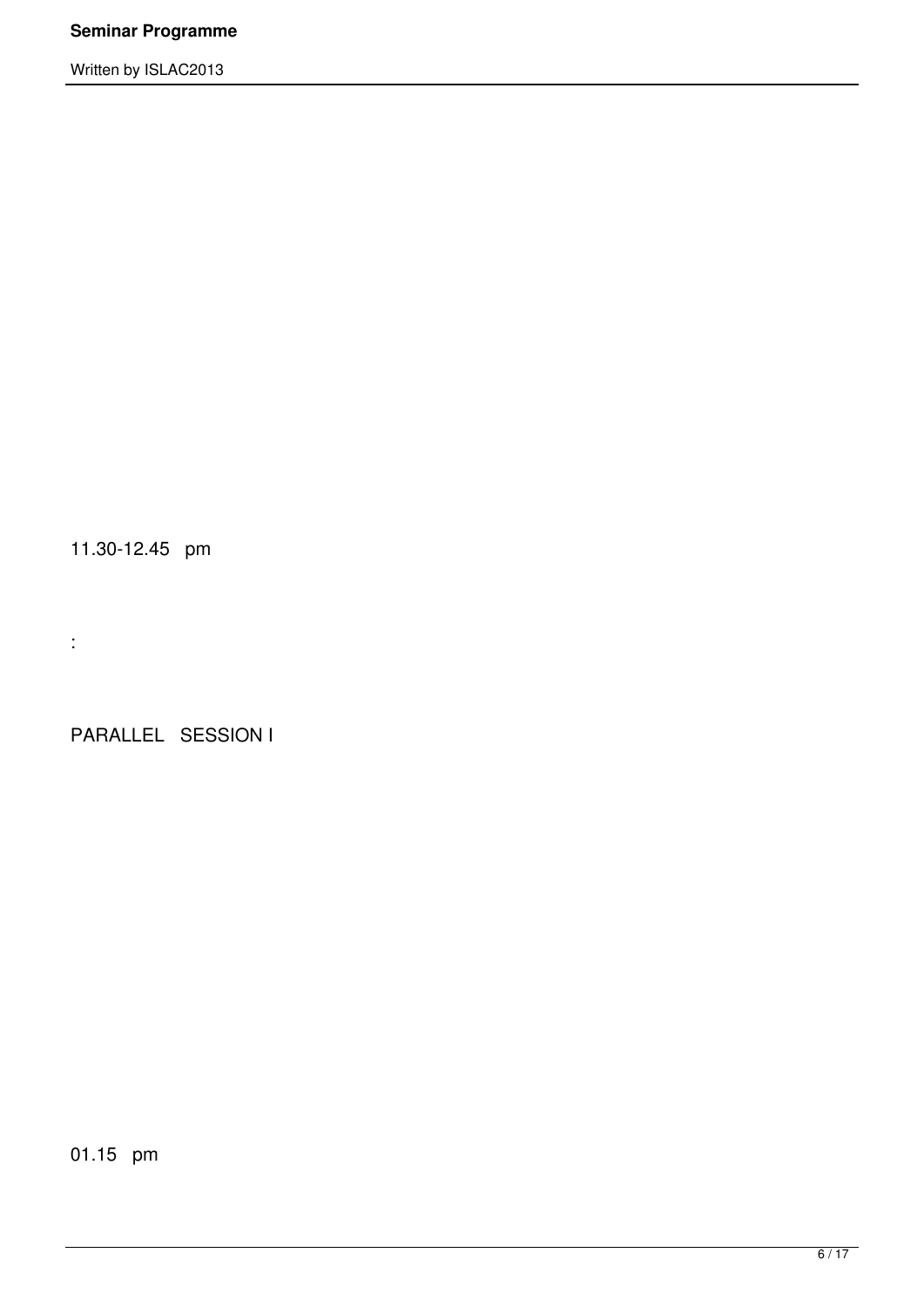Written by ISLAC2013

Lunch and Solat

:

02.30-04.30 pm

:

OPENING CEREMONY

TAN SRI DATO' HAJI ALIMUDDIN BIN HAJI MOHD DOM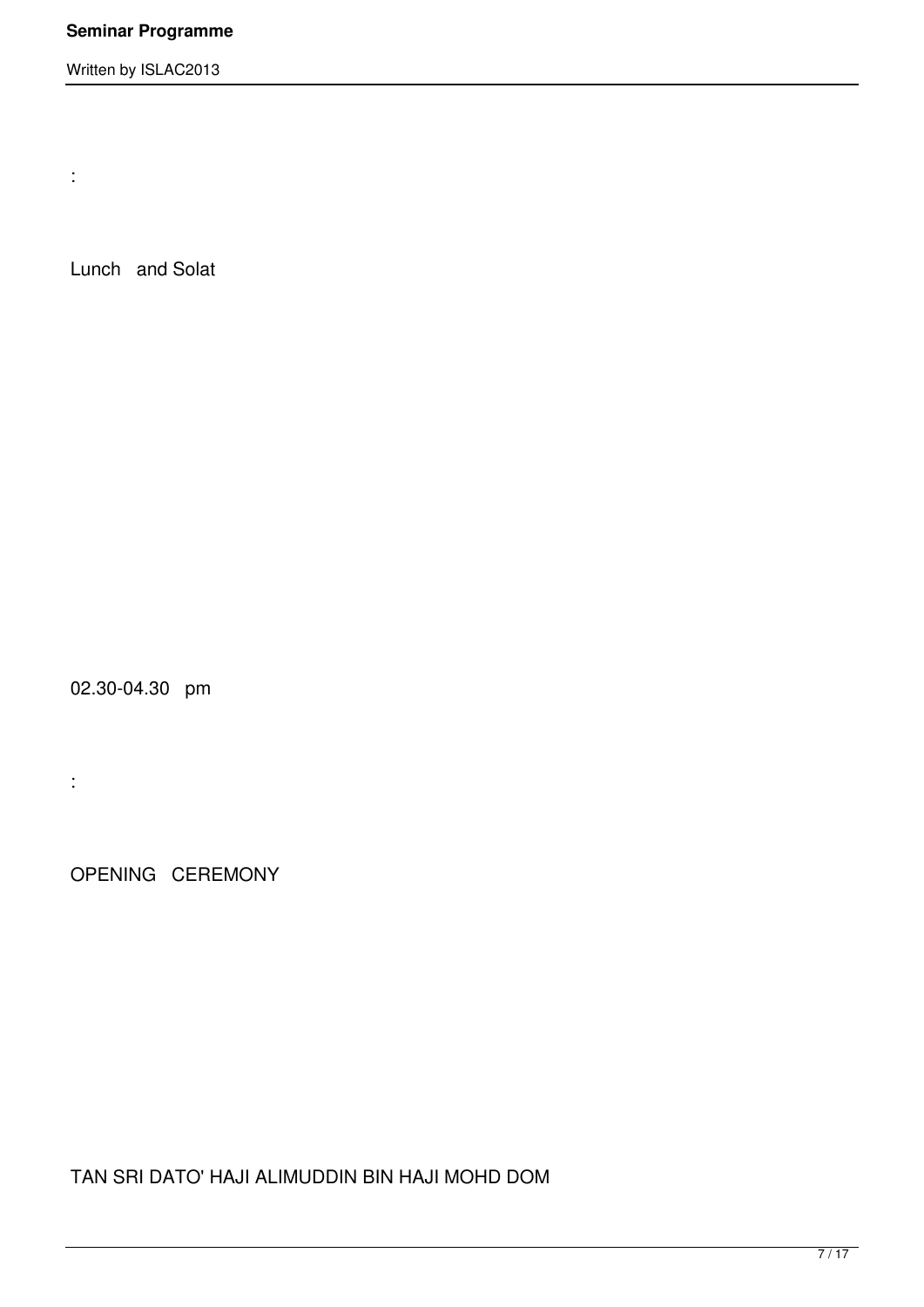Chairman

Board Of Directors

04.30 pm

:

Coffee Break and Solat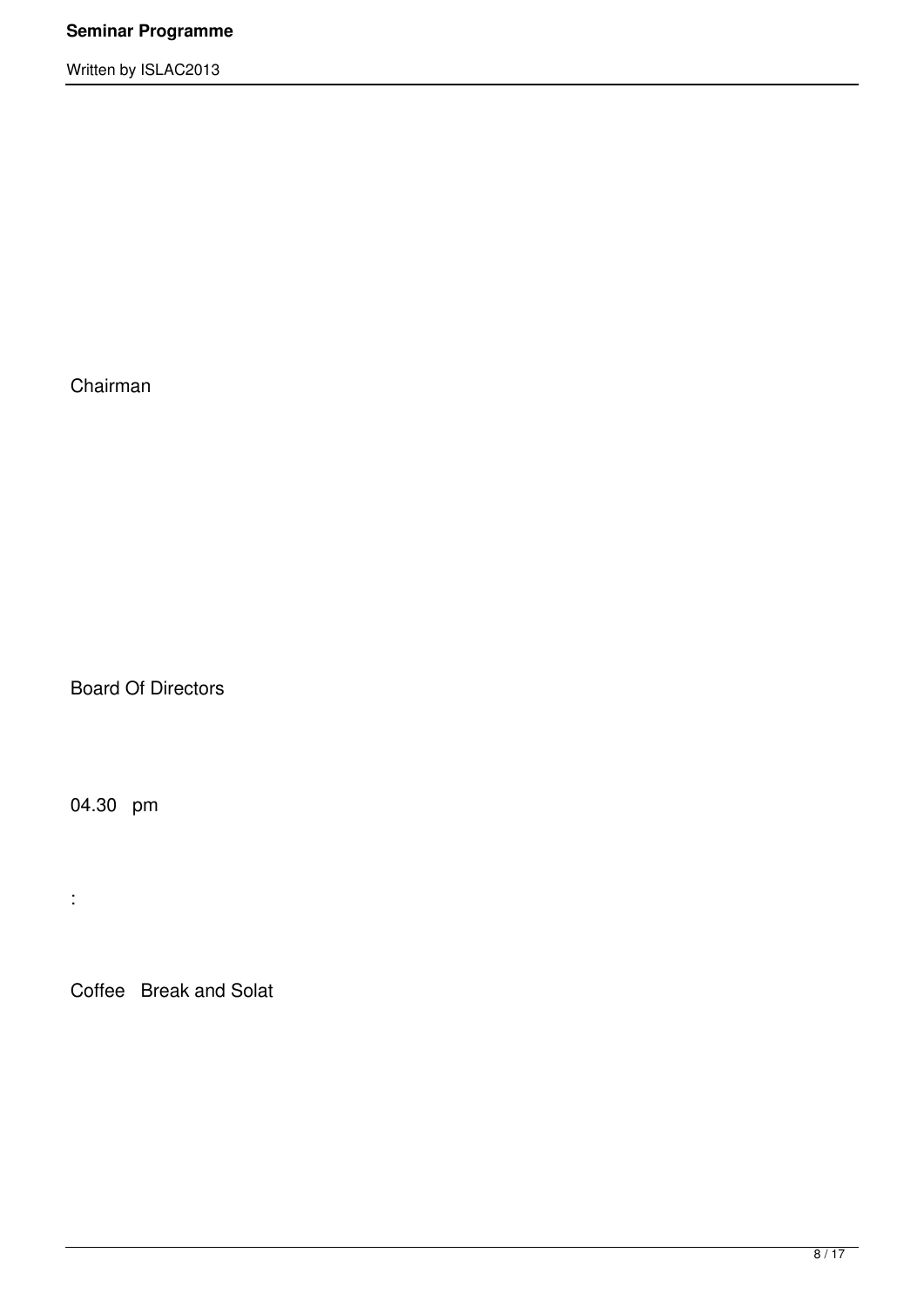# SUNDAY 1st DECEMBER 2013

08.30-09.30 am

LECTURE II

:

Assoc Prof Dr. Yasin Dutton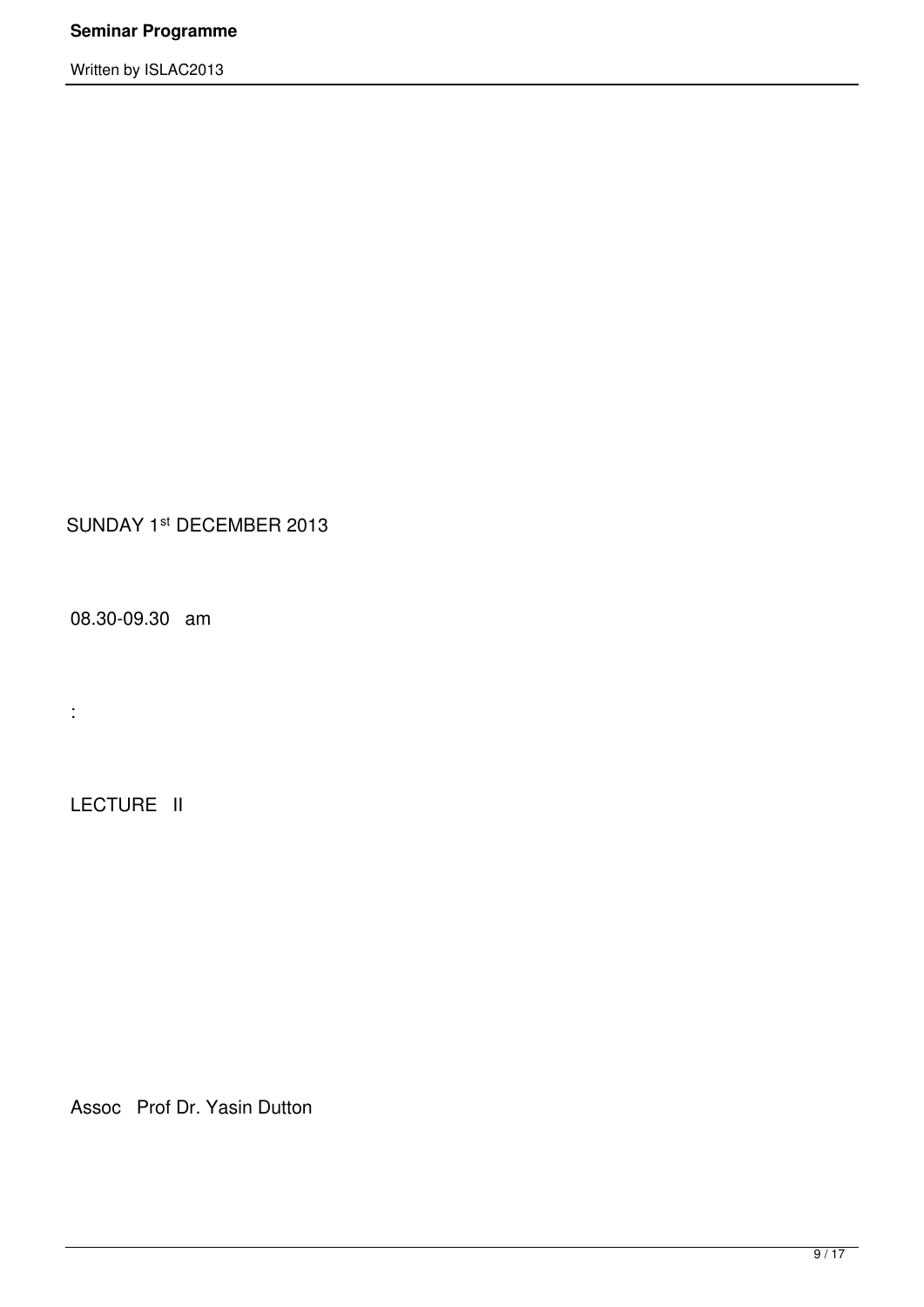Director of School of Languages & Literatures

University of Cape Town

South Africa

09.30-10.30 am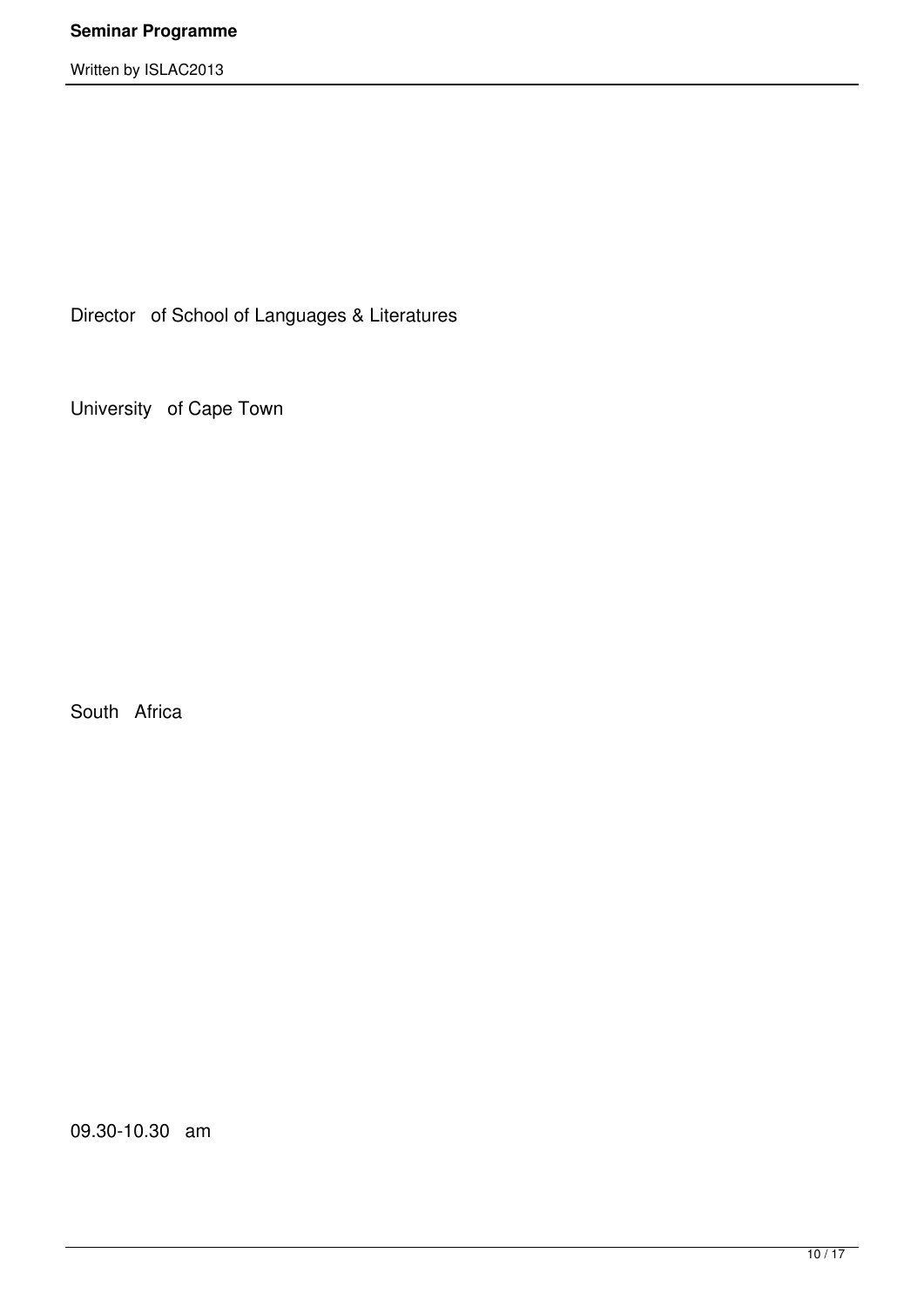Written by ISLAC2013

LECTURE III

:

Dr. Akram Laldin

Director of Research Division

ISRA

تحديديات المؤسسات المؤسسات المؤسسات المؤسسات المؤسسات المؤسسات المؤسسات المؤسسات المؤسسات الحاضر الح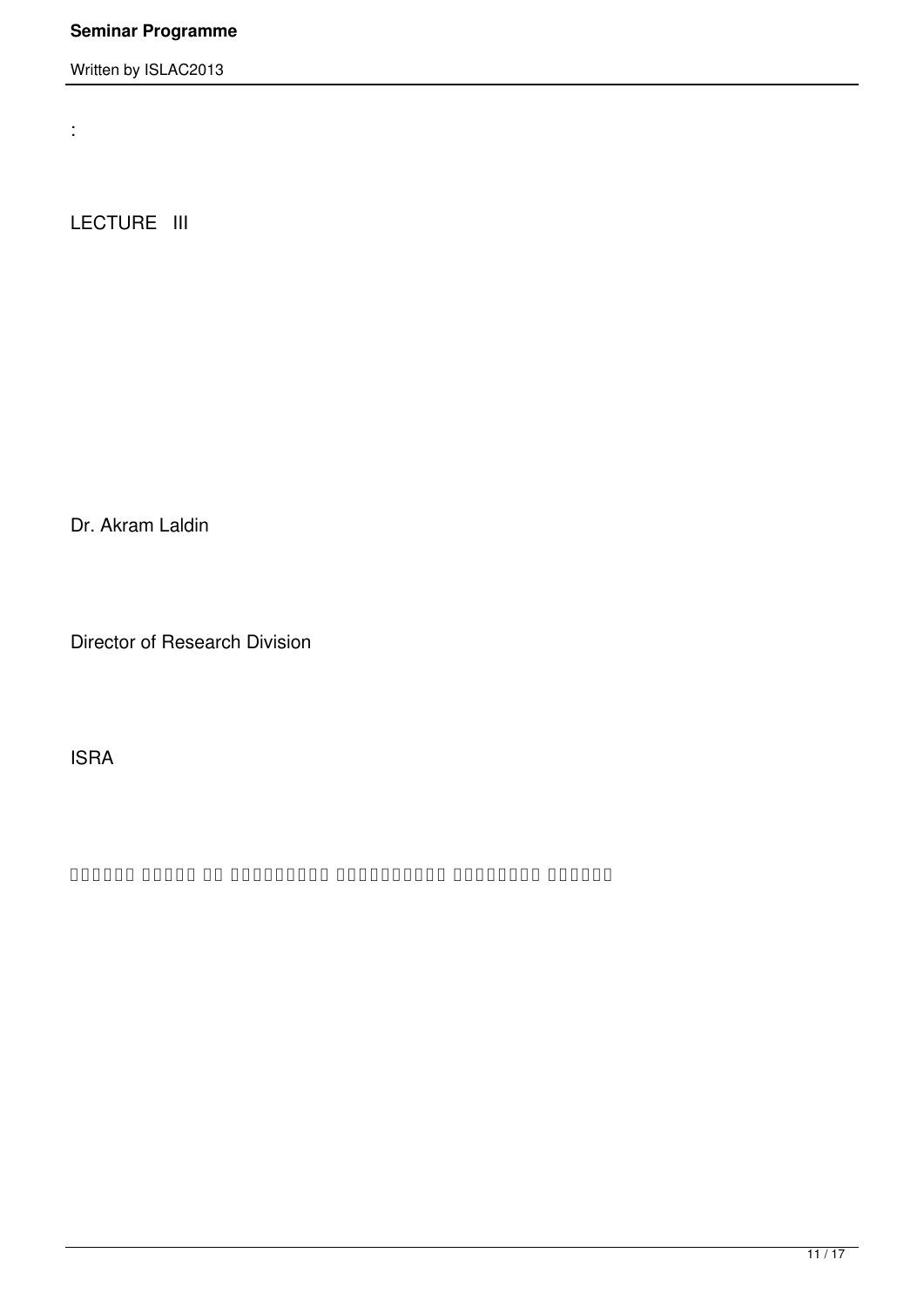10.30-10.45 am

Coffee Break

:

11.00-12.00 pm

:

LECTURE IV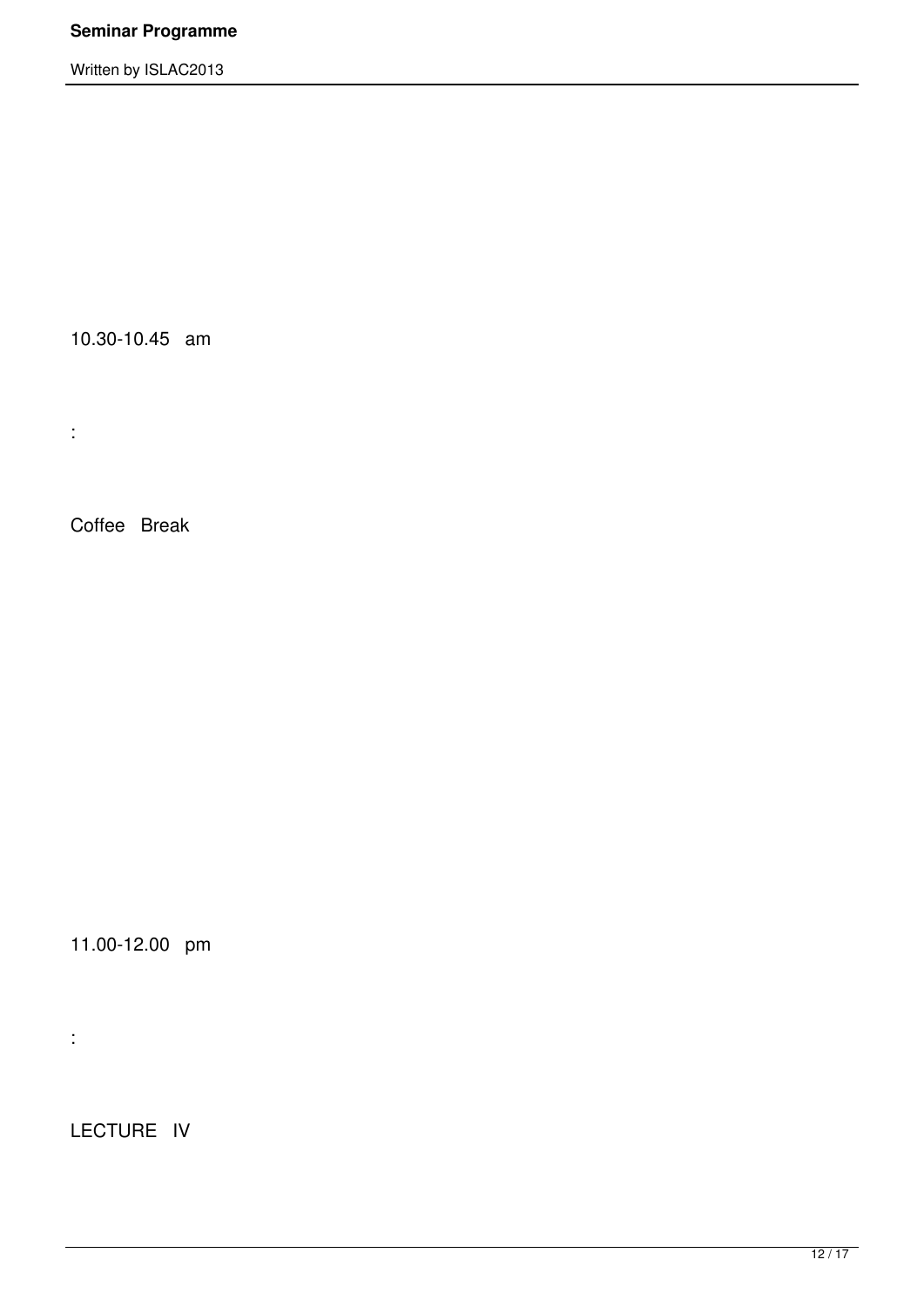Dr. Wan Mohd Yusuf bin Wan Chik

Universiti Sultan Zainal Abidin

Topic: "Islam dan Penjagaan Alam Sekitar"

12.00-01.00 pm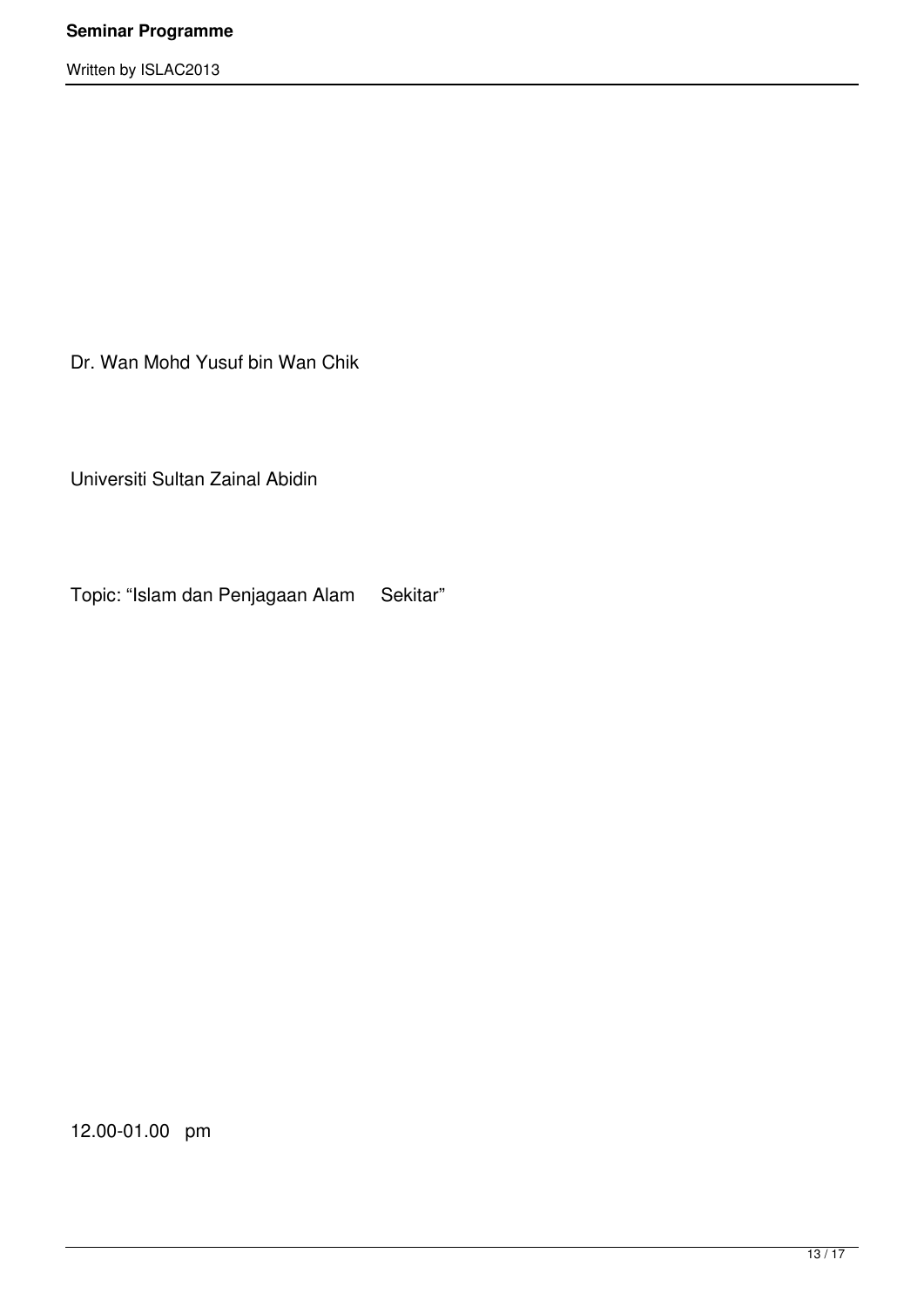Written by ISLAC2013

LECTURE V

:

Dr. Wan Azhar bin Wan Ahmad

IKIM

Topic :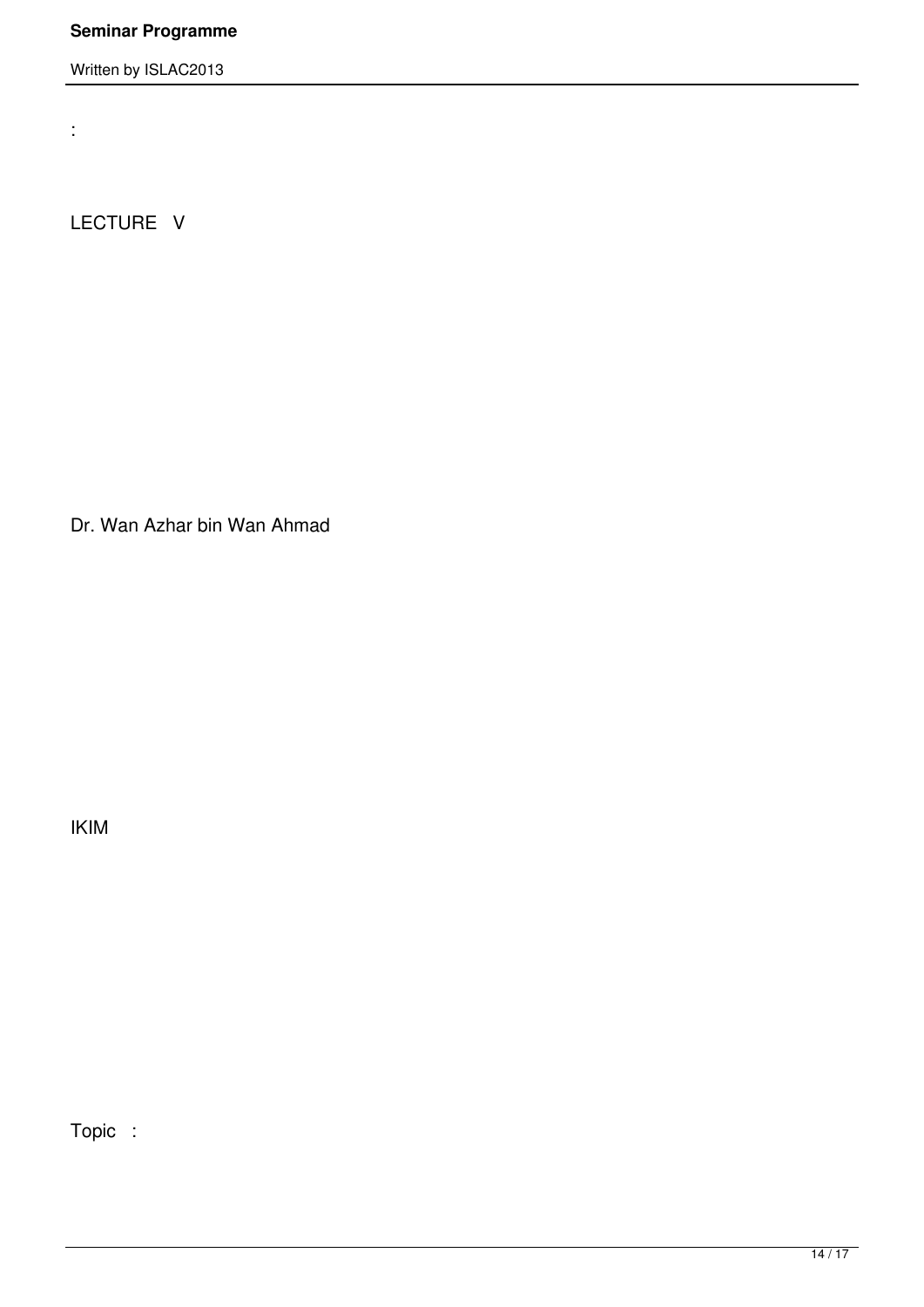$01.00 - 2.00$  pm

Lunch and Solat

:

02.00-03.30 pm

: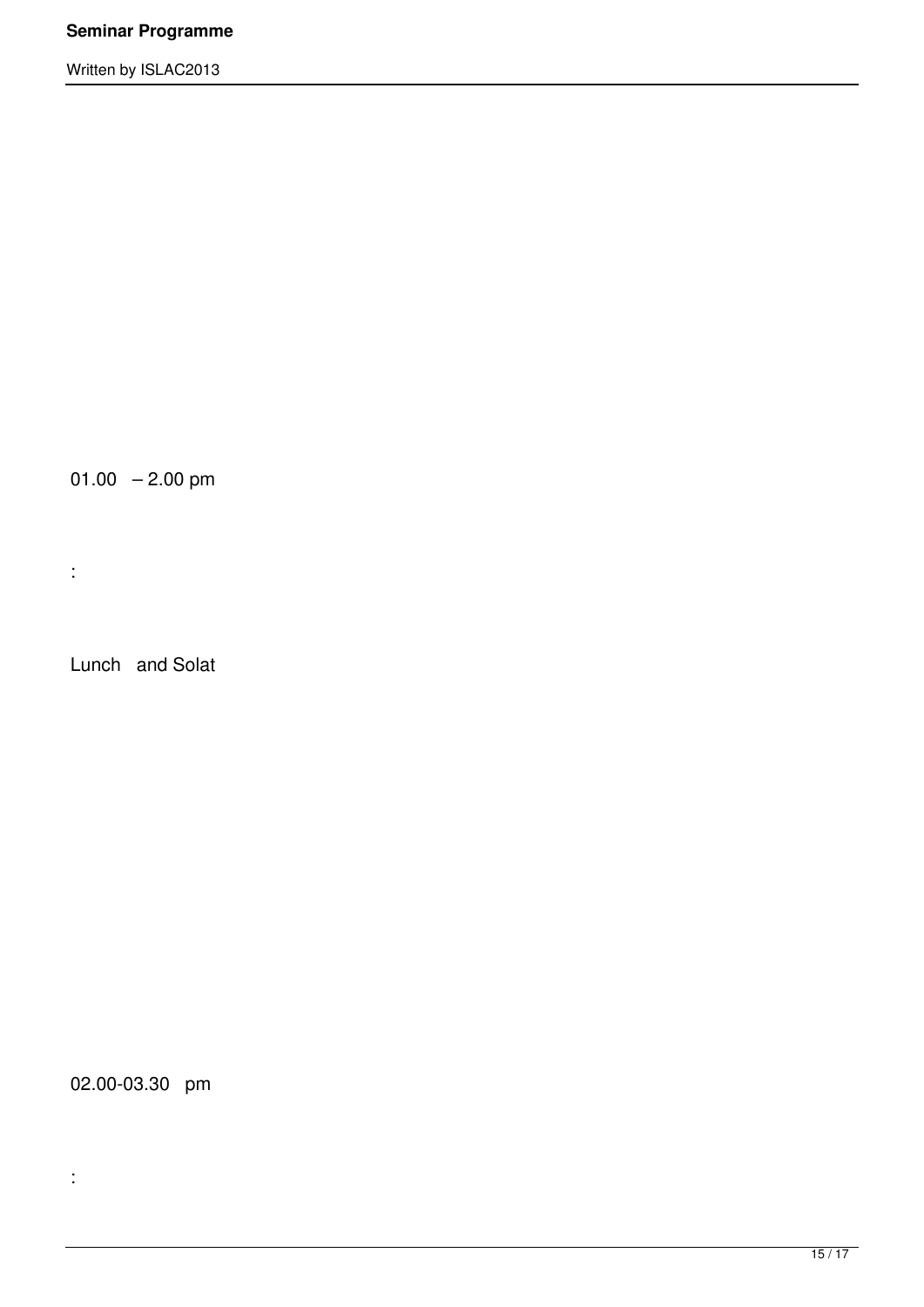PARALLEL SESSION II

03.30-04.00 pm

Poster Session

: